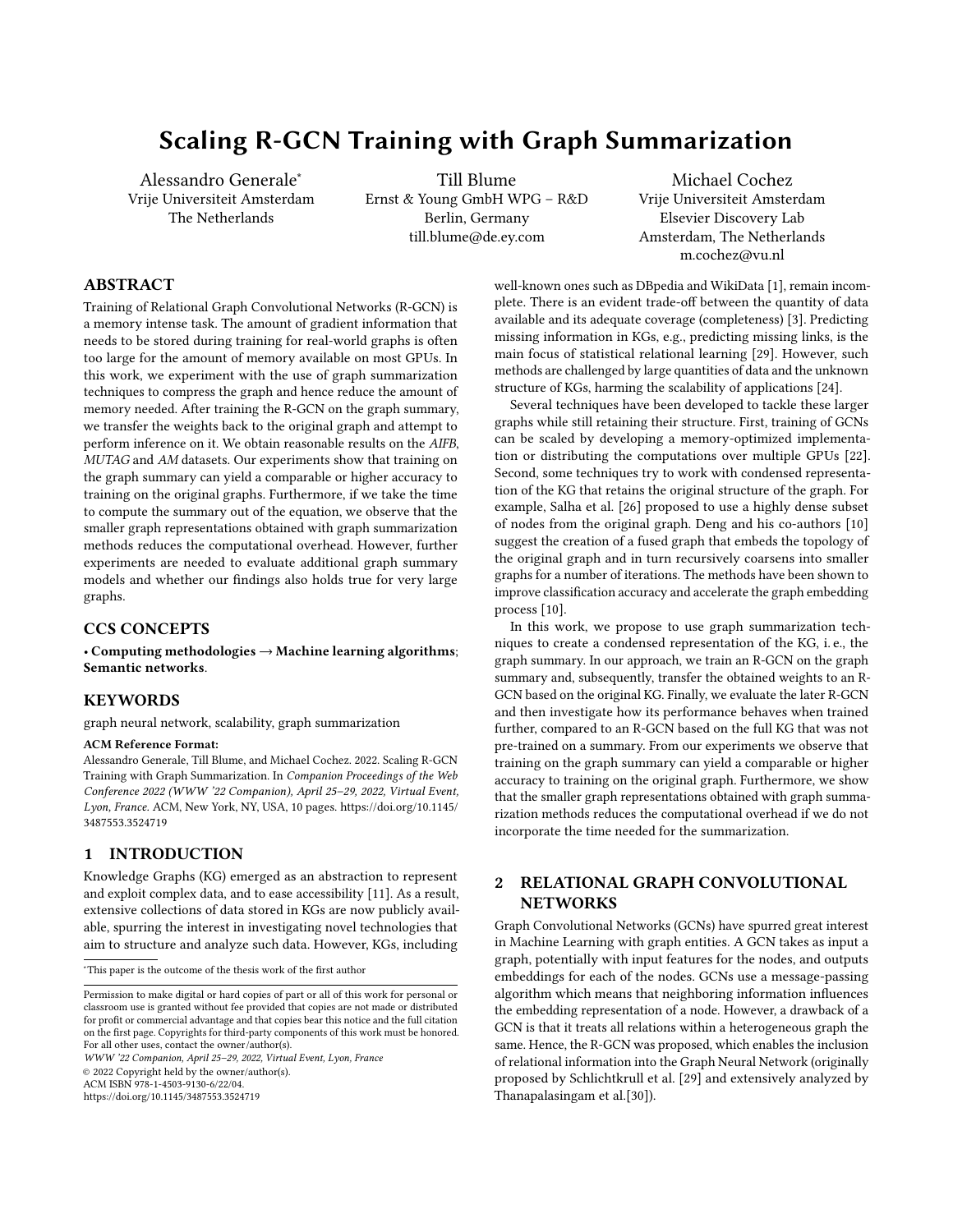WWW '22 Companion, April 25–29, 2022, Virtual Event, Lyon, France Alessandro Generale, Till Blume, and Michael Cochez

An R-GCN is defined as a convolution that performs message passing in the context of multi-relational graphs. The updated state of a node *i* after message passing step  $l + 1$  of this graph neural network is as follows:

$$
h_i^{(l+1)} = \sigma \left( \sum_{r \in R} \sum_{j \in N_i^r} \frac{1}{c_{i,r}} W_r^{(l)} h_j^{(l)} + W_0^{(l)} h_i^{(l)} \right) \tag{1}
$$

« ¬ This state is a combination of the state of the neighboring nodes after the previous message passing step  $l$  and the previous state of the node itself. In the formula, we sum over all relation types  $r$  in  $R$  and then over all neighbors  $j$  which have a relation  $r$  to node  $i$  $(N_i^r)$ . The state of these nodes is projected using relation specific matrices  $W_r^{(l)}$  (the weight matrix for the relation  $r$  at layer *l*) before being summed. The R-GCN adds a self-connection when updating the representation of a node, and learns a dedicated weight matrix  $W_0^{(l)}$  to project nodes onto themselves. Finally, the state is set to the value of that sum after applying a non-linear activation function. The state after several message passing steps form a representation for each node in the graph. These representations can be used for node classification or other downstream machine learning tasks.

The R-GCN model suffers from over-parametrisation. Schlichtkrull et al. [\[29\]](#page-7-3) use basis decomposition to reduce the number of weight matrices. With matrix decomposition, each of the relations has to learn relation coefficients to scale the single projection matrix. Alternatively, a block diagonal decomposition can be used to reduce the parameters [\[29\]](#page-7-3).

#### <span id="page-1-2"></span>3 GRAPH SUMMARIZATION

Representing data as a graph is increasingly popular since graphs allow a more efficient and a more flexible implementation of certain applications compared to relational databases [\[12,](#page-7-9) [16\]](#page-7-10). Relational databases operate on tabular data models and employ strict data schema [\[15\]](#page-7-11). Graph databases use labeled nodes to represent entities such as people or places and labeled edges to represent relationships between entities [\[16\]](#page-7-10). The combination of node labels and edge labels can be considered the schema of the graph database [\[25\]](#page-7-12).

In this paper, we define our (Knowledge) Graph as follows, and note that this definition includes RDF graphs<sup>[1](#page-1-0)</sup> as a special case.

DEFINITION 1 (GRAPH). (definition obtained from [\[7\]](#page-7-13) page 15). Let  $V$  be a set of nodes and  $L$  a set of labels. The set of directed labeled edges is defined as  $A \subseteq \{(x, \alpha, y) | (x, y) \in V^2, \alpha \in L\}$ . A Graph G is a tuple  $G = (V, A, l_V)$  where  $l_V : V \Rightarrow L$  is a node-labeling function.

In the context of RDF web graphs, it is common practice to think of the graph as a set of triples  $(x, \alpha, y)$ . Such triple has a head or source node  $x$  that has a direct relationship  $\alpha$  to a destination node  $y$ , also referred to as target or object node.

[Figure 1](#page-1-1) displays a small example KG. The set of nodes  $\{v_1, v_2, v_3, v_4, v_5\}$  are entity nodes. The set of nodes {"Book1","Book2"} are literal nodes, normally used for values such a strings, numbers or dates. An example of triple within this graph is the following:  $(v_1,$  title, "Book1"). Following [\[7\]](#page-7-13), we define an attribute to be the label of an edge. In this case the attribute relating node  $v_1$  and literal node "Book1" is title.

<span id="page-1-0"></span>

<span id="page-1-1"></span>

Figure 1: Fragment of a KG. The entities are the nodes  $v_1$  to  $v_5$ and the edges have attributes e.g. 'wrote', 'title' and 'friends'. The green nodes are Literals.

Such Knowledge Graphs allow to flexibly add new node labels and edge labels, i. e., adapt to new entities and relationships [\[11\]](#page-7-0). This flexibility regarding the data schema means that the inherent structure of the data may be unclear at first or evolve during the lifetime of a graph database. Graph summarization facilitates the identification of meaning and structure in data graphs [\[14,](#page-7-14) [21\]](#page-7-15). Thus, graph summaries can be used, among other applications, to discover the data schema of an existing graph database [\[8\]](#page-7-16). When we describe a graph summarization techniques, we typically characterize it with three dimensions [\[7\]](#page-7-13): (I) size of the graph, (II) size of the graph summary, (III) the impact of the graph's heterogeneity on the graph summary.

When we refer to the size of a graph we generally define it as the number of edges  $|A|$  that the graph is composed of [\[7\]](#page-7-13). A fourth dimension of graph summarization is the role of the literal nodes. Often, summaries are computed taking into consideration literal nodes but their content is abstracted away. As a result, the compression rate increases because many nodes within the graph are ignored when computing the summary. For instance, looking back at [Figure 1,](#page-1-1) the triples connecting to literal nodes "Book1" and "Book2" are stripped away and then the summary is computed.

Intuitively, graph summaries are condensed representations of graphs such that a set of chosen features of the graph summary are equivalent to the features in the original graph [\[5\]](#page-7-17). To achieve this, structural graph summaries partition nodes based on equivalent subgraphs. To determine equivalent subgraphs, features such as specific combinations of labels in that subgraph are used. We call this the schema of nodes.

A graph is considered heterogeneous when not consistent regarding its labeling and structure, e. g., there is a huge variety in schema used to describe entities and their relationship [\[7\]](#page-7-13). The more heterogeneous a graph, the more complex it becomes to create a concise and precise summary. Concise refers to the size of the summary, whereas precise concerns the preservation of the entity structure. In practice, a reasonable summary is typically smaller than the original graph [\[28\]](#page-7-18). Below, we discuss two families of graph summaries: approximate graph summaries and precise graph summaries.

#### 3.1 Approximate Graph Summaries

Approximate graph summaries exploit the different features of the data that form the local information of a node. For instance, a node has incoming and outgoing edges with different labels also called attributes [\[7\]](#page-7-13). The direction of an edge has semantics within the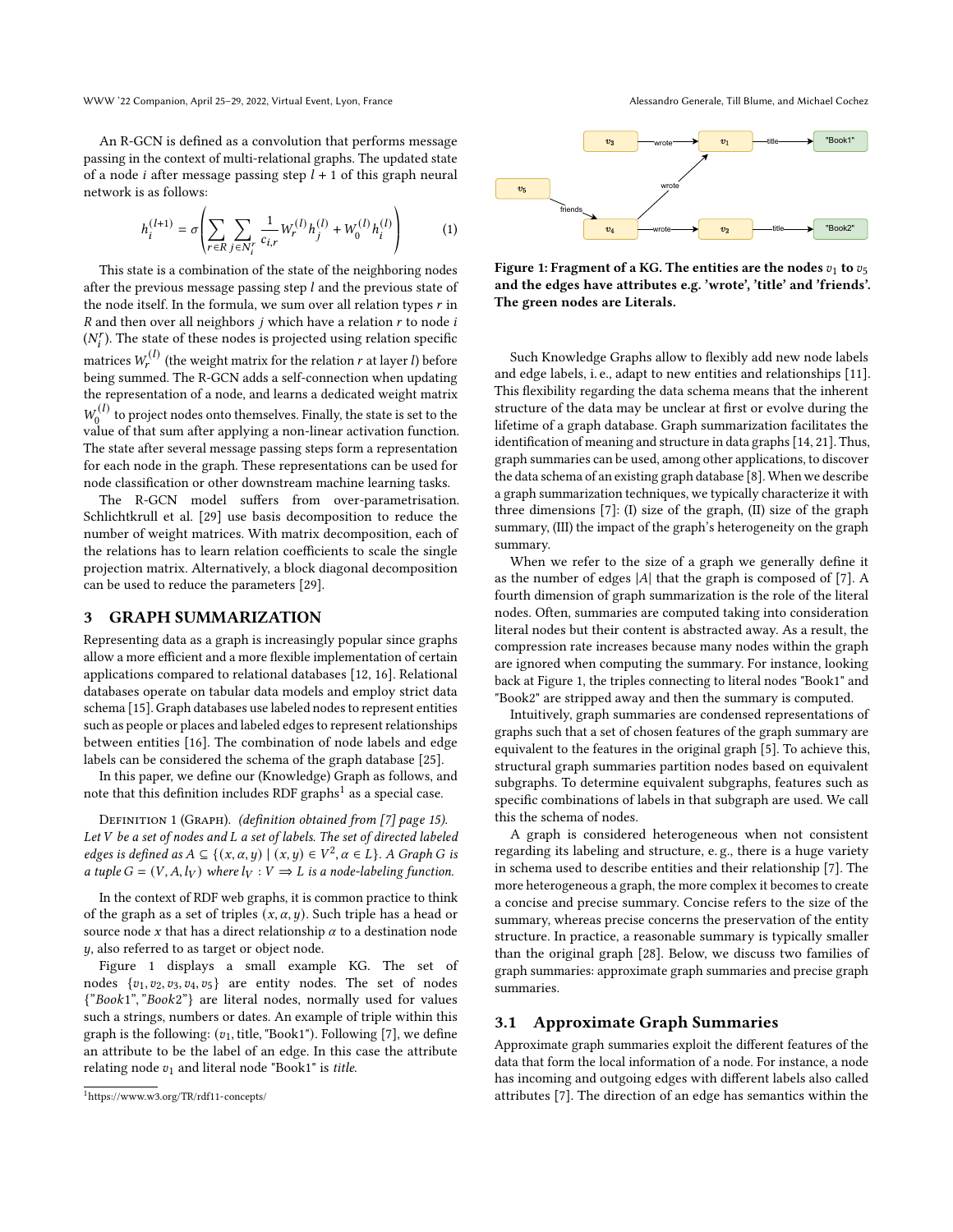structure of the graph. A node has a one-to-many rdf:type relations to an object node defining a specific property of a node. The local information of a node described above is combined to produce different partitions of the original graph. The combination of information defines the summarization relation. The partitions, which correspond to summary nodes, are produced based on the summarization relation. Nodes belonging to the same partition are aggregated and mapped accordingly. This section of the paper discusses several approximate graph summary methods such as Attributes Summary, IO Summary and Incoming Attributes summary.

<span id="page-2-4"></span>3.1.1 Attributes Summary. The Attributes Summary has been defined in previous literature [\[6,](#page-7-19) [7\]](#page-7-13) as an approximate graph summary. In the context of a KG, each entity node has zero-tomany relations with different attributes. The set of the attribute per nodes is computed and the entities that have equivalent attribute sets are partitioned together. Each partition is then considered a unique summary node. Each of the original entity nodes is mapped to a partition, hence a summary node, if it has at least one outgoing edge and is not a literal node. It is important to notice the summary method being discussed aggregates a node with few edges into the same partition as another node with many more edges if they have equivalent attribute sets. Therefore, the number of relations a node has is not considered. The nodes that do not have any outgoing edges, often the literal nodes in KGs, are aggregated to the same partition or summary node. The literal nodes information when performing the following summarization technique is abstracted away. [Figure 2](#page-2-0) shows the Attributes Summary result on the KG fragment presented in [Figure 1.](#page-1-1)

DEFINITION 2 (SUMMARIZATION RELATION  $R_a$ ). (definition obtained from [\[7\]](#page-7-13) page 48).

Let  $G = (V, A, I_V)$  and  $S_a = (W_a, B_a, I_{W_a})$  be two graphs. G refers to the original graph.  $S_a$  refers to the summary graph. The set of nodes  $W_a$  contains as many elements as the power set of attributes in the graph. Therefore,  $S_a$  corresponds to the Attribute Summary of G according to the summarization relation  $R_a \subseteq V \times W_a$  defined as follows:

$$
R_a = \{(u, x) \in V * V_a \mid attributes(u) = attributes(x)\}\
$$

This means the nodes are placed in the same partition if the sets containing their attributes are the same. Note that no duplicates triples are added as we store the triples into a set, and by definition a set does not contain duplicate items.

Computing this relation and assigning a new label to each partition, we obtain the mapping in [Table 1.](#page-2-1) We can no use this mapping to summarize our running example from [Figure 1](#page-1-1) into the graph in [Figure 2.](#page-2-0) For example, the nodes  $v_1$  and  $v_2$  belong to the same partition as they share the same attribute set  ${title}$  and hence they are summarized into the same node, which received the label  $s_2$ .

The summarization relation described above maps nodes without any outgoing edges to an empty summary node, which we give the label ∅. Usually that node represents literal nodes as they do not have any outgoing edges. In our example, the string literals 'Book1' and 'Book2' map to the same empty summary node.

<span id="page-2-0"></span>

Figure 2: Attributes Summary graph with generated mapping from original node to summary node. The green node labeled by the empty set symbol abstracts the content of Literal nodes.

| V          | $W_a$          |
|------------|----------------|
| $v_1, v_2$ | S <sub>2</sub> |
| $v_3, v_4$ | S <sub>1</sub> |
| $v_{5}$    | S3             |

<span id="page-2-1"></span>Table 1: The table indicates the mapping produced by the Attributes Summary from original nodes  $\in V$  to summary nodes  $\in W_a$  under  $R_a(V, W_a)$ .

3.1.2 IO Summary. The Input-Output summary is similar to the Attributes Summary. In fact, the structure of [Definition 3](#page-2-2) is almost identical. However, in this case, for each node in the graph it creates two sets defined as incoming attributes set and outgoing attributes set. All the nodes that have equivalent incoming and outgoing attributes sets are inserted in the same partition.

<span id="page-2-2"></span>DEFINITION 3 (SUMMARIZATION RELATION  $R_{io}$ ). (definition obtained from [\[7\]](#page-7-13) page 48-49). Let  $G = (V, A, l_V)$  and  $S_{io} = (W_{io}, B_{io}, l_{W_{io}})$  be two graphs. G refers to the original graph.  $S_{io}$  refers to the summary graph. The set of nodes  $W_{io}$  contains as many elements as the power set of attributes in the graph. Therefore,  $S_a$  corresponds to the Incoming Outgoing Attribute Summary of G according to the summarization relation  $R_{io} \subseteq V \times W_{io}$  defined as follows:

$$
R_{io} = \{(u, x) \in V * V_{io} \mid attributes(u) =
$$
  
attributes(x)  $\land$  attributes<sup>-1</sup>(u) = attributes<sup>-1</sup>(x)\}

The function *attribute* and *attribute*<sup>-1</sup> compute the outgoing edges partition and the incoming edges partition respectively. The negative exponent indicates an inverse operation. Therefore, instead of computing the attributes sets of outgoing edges, it computes the attributes sets of incoming edges. A node  $u$  that has a equivalent incoming and outgoing attributes sets to a node  $x$  shows that node  $u$  and  $x$  belong to the partition under the summarization relation  $R_{io}$ .

<span id="page-2-3"></span>3.1.3 Incoming Attributes Summary. The Incoming Attributes Summary is the inverse operation of the Attributes Summary. The following partitions each node based on the incoming attributes set. Two nodes that have equivalent incoming attributes sets are inserted into the same partition. [Definition 4](#page-2-3) has a similar structure to the other previously mentioned summarization techniques.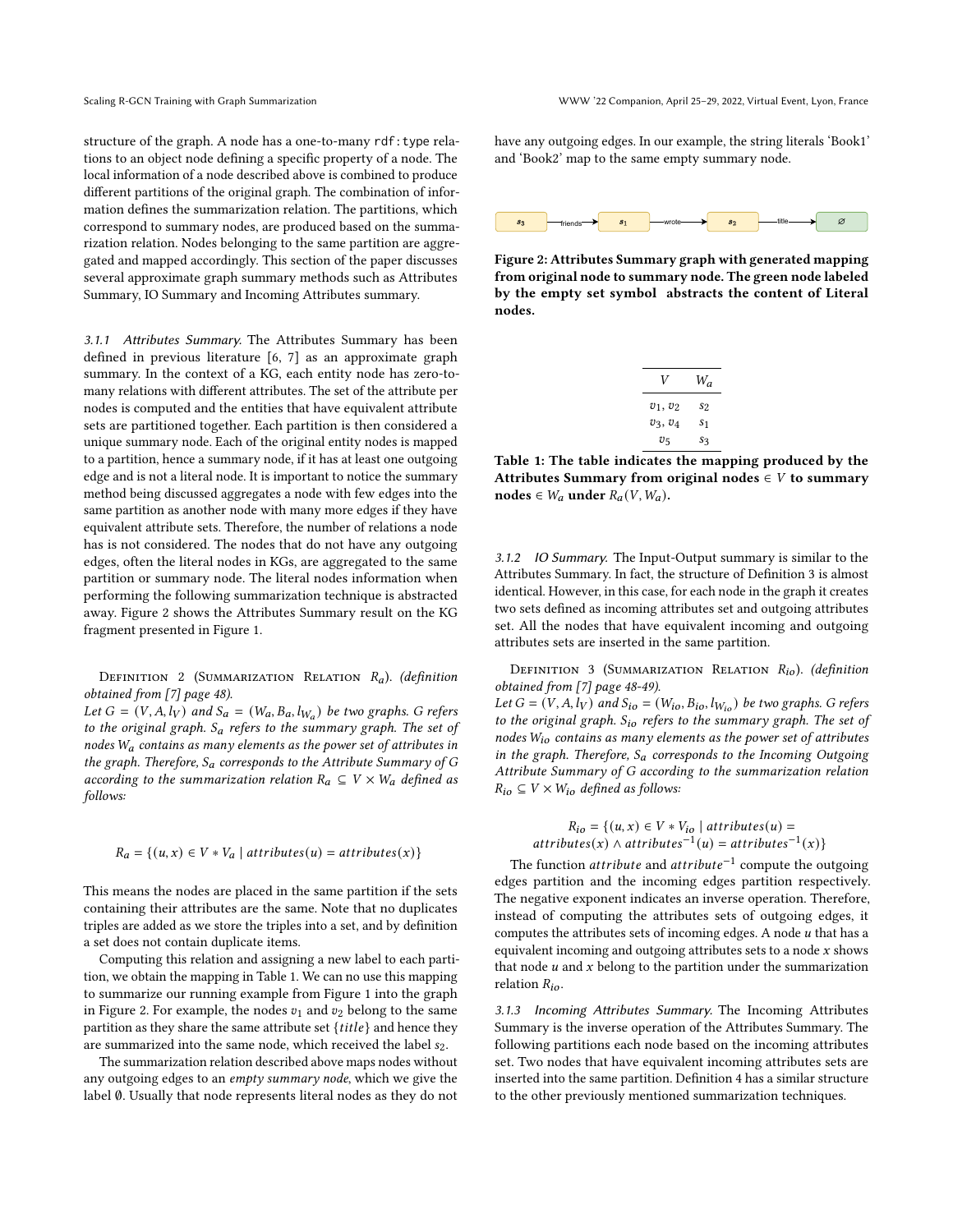DEFINITION 4 (SUMMARIZATION RELATION  $R_{ia}$ ). (definition obtained from [\[7\]](#page-7-13) page 50).

Let  $G = (V, A, l_V)$  and  $S_{ia} = (W_{ia}, B_{ia}, l_{W_{ia}})$  be two graphs. G refers to the original graph.  $S_{ia}$  refers to the summary graph. The set of nodes  $W_{ia}$  contains as many elements as the power set of attributes in the graph. Therefore,  $S_{ia}$  corresponds to the Incoming Attributes Summary of G according to the summarization relation  $R_{ia} \subseteq V \times W_a$  defined as follows:

$$
R_{ia} = \{(u, x) \in V * V_{ia} \mid attributes^{-1}(u) = attributes^{-1}(x)\}\
$$

The function *attribute*<sup>-1</sup> takes as input the original node and outputs the corresponding summary node based on the partitions formed on the incoming edges of a node. Therefore, a node  $u$  with an equivalent incoming edges partition to node  $x$  shows that nodes u and x belong to the same summarization relation  $R_{ia}$ .

#### 3.2 Precise Graph Summaries

Partitioning nodes based solely based on their local subgraph schema structures has certain drawbacks. In contrast to such approximate graph summaries, precise graph summaries compute the schema of nodes considering neighboring nodes over multiple hops [\[9,](#page-7-20) [18\]](#page-7-21). Similarly, the notion of aggregating nodes based on local and neighboring information is shared in modern machine learning models that deal with graph entities. The general purpose of a graph summary is to mirror the structure of the original graph whilst being consistently smaller in size. Precise graph summaries are considered a stricter method because the summarization relation is more complex and takes more information from the original graph into account. In order for two nodes to belong to the same partition, neighboring nodes must also share the same schema. A graph summary is said to be precise when indiscernible from the original graph [\[7\]](#page-7-13). A summary graph may not have paths that are present in the entity graph but the overall structure of the entity graph is preserved due to graph homomorphism [\[7\]](#page-7-13). Additionally, the structure of the original graph is kept in the summary but the inverse may not hold true. Comparing the mapping in [Table 1,](#page-2-1) there is no unique way to always reconstruct the original KG.

<span id="page-3-0"></span>DEFINITION 5 (PRECISE GRAPH SUMMARY). (definition obtained from [\[7\]](#page-7-13) page 41).

Let  $G = (V, E, R)$  and  $S = (W, B, L_W)$  be two graphs. The graph S is the summary of the graph G according to a summarization relation  $R \subseteq V \times W$ . Let  $p = (x_1, \alpha_1, x_2) \in B \wedge ... \wedge (x_n, \alpha_n, x_{n+1}) \in B$  be a path in the summary graph S where  $(x_1, ..., x_{n+1}) \in W^{n+1}$ . Let the set  $\{u_1, ..., u_{n+1}\}$  be a summary path instance  $u_i \in V$ . A summary is therefore called precise when each instance of a summary path in p forms a path in the original entity graph with regards to the edges in p.

# $\forall \in [1, n] \exists (u_i, \alpha_i, u_{n+1}) \in E$

[Definition 5](#page-3-0) states that a graph summary is fully precise if all paths that can be formed in the summary graph can be found in the original graph. The original graph may hold paths that are not present in the graph summary. Looking at the example of graph summary produced in [Figure 2,](#page-2-0) there exist paths which are not present in the original graph, such as the paths  $(v_5, v_3, v_2)$ . Such path can be formed in the summary graph as the nodes  $\{v_5, v_3, v_2\}$  are partitioned by the nodes  $\{s_3, s_1, s_2\}$  which form the previously mentioned path. With the same subset of summary nodes, it is possible to create paths that are contained in the original graph, for instance, the path  $(v_5, v_4, v_2)$ .

3.2.1 Bisimulation. The intuition behind bisimulation, in the context of graphs, is the interpretation of the graph data as transition systems to discover structurally equivalent parts [\[6,](#page-7-19) [27\]](#page-7-22). Two nodes' states are bisimilar if their states change following equivalent edge relations [\[6\]](#page-7-19). Bisimulation is a binary relation that relates two arbitrary nodes in a KG when itself and its inverse are simu-lations [\[7\]](#page-7-13). For instance, consider two nodes  $u$  and  $v$ , a simulation relation states that an edge with type  $\alpha$  departing from  $u$  and pointing to an arbitrary node  $x$  implies that there exists an edge with type  $\alpha$  from  $v$  pointing to an arbitrary node  $y$  such that  $x$  and  $y$  are simulations. It is useful to realize that two nodes are bisimilar if they share the same outgoing paths. The notion of bisimulation is stricter as it is a symmetric equivalence relation, ensuring that each node can substitute one another.

<span id="page-3-1"></span>3.2.2 (k)-forward Bisimulation. (k)-forward bisimulation is an example of the many graph summarization techniques which aggregates nodes based on neighbors' schema over multiple hops [\[18,](#page-7-21) [20,](#page-7-23) [31\]](#page-7-24). It has also been defined as a stratified bisimulation in [\[6\]](#page-7-19), a summarization relation that is restricted to a maximum path length of k-edges. Other summarization techniques that propose bisimulation over  $k$  hops also consider the edge direction [\[27\]](#page-7-22). These are referred to as forward, backward and forward/backward [\[17\]](#page-7-25) bisimulation. In this paper, we use the FLUID framework [\[4\]](#page-7-26), which allows us to create a *forward*  $(k)$ -bisimulation summary. [Figure 3a](#page-4-0) represents a small fragment of a KG. A forward (k)-bisimulation with chaining parameter  $k = 3$  is performed on this small entity graph. The resulting summary graph with alongside the one-toone mapping from original node to summary node is shown in [Figure 3b.](#page-4-0)

#### 4 METHODS

In this work, we focus on multi-label classification on the types of the nodes. Therefore, the R-GCN uses of a summarized version of the original entity graph and infers the rdf:type relations for each of the original nodes. We expect that the summarized version of the graph retains enough structure of the entity graph, helping to generalize to the complex hierarchy of types in different nodes. It is possible to transfer the parameters of the summarized nodes back to the original nodes by storing links between nodes in the original graph and in the graph summary. This allows us to evaluate the performance of a model only trained on the graph summary and, possibly, to continue training on the original graph. As baseline, we train an R-GCN only on the original graph. All used R-GCN models follow the architecture proposed in [\[29\]](#page-7-3). However, the models in our work use binary cross-entropy loss and apply a sigmoid activation function on the output to predict multiple labels.

An issue raised by Bloem et al. [\[3\]](#page-7-2) is the low number of labeled nodes in the datasets. This is an evident problem when it comes to testing the actual performance. To counter this issue we capture a specific relation that is present in most nodes and use its value as a label. We use the rdf:type relation which indicates the type of the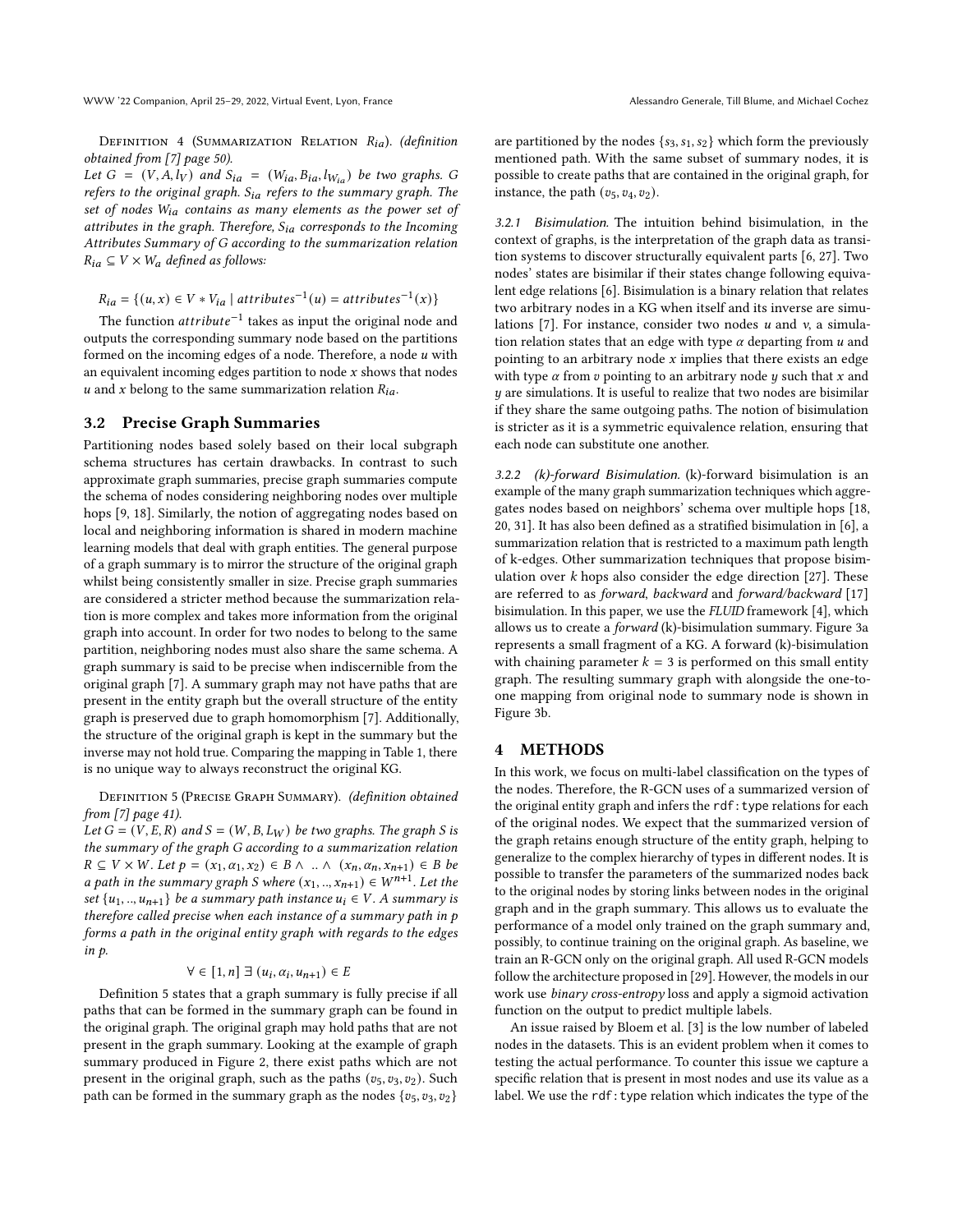<span id="page-4-0"></span>Scaling R-GCN Training with Graph Summarization WWW '22 Companion, April 25–29, 2022, Virtual Event, Lyon, France



(b) (k)-bisimulation Graph Summary

#### Figure 3: [Figure 3a](#page-4-0) shows the original KG fragment. [Figure 3b](#page-4-0) shows (k)-bisimulation graph summary produced with a chaining parameter  $k = 3$ .

node (a node can have multiple types) and use these as the classes for the nodes. This is explained in more detail in [Section 4.2.](#page-4-1) The R-GCN models used in this work are implemented using Python 3.9.0 with the PyTorch geometric [\[13\]](#page-7-27) framework.

#### 4.1 Data Pre-processing & Summary Generation

The first step of the experiment is to create a map of original nodes to their labels. There are several ways to obtain these labels. It might be that they are not present in the graph, but rather retrieved from an external source. Alternatively, they are obtained from a set of chosen properties available in the graph [\[33\]](#page-7-28). In both cases nodes may belong to a single or multiple classes.

However, there are only few datasets equipped with a reasonable number of labeled nodes [\[3\]](#page-7-2). Hence, for our experiments we obtain labels by considering the rdf: type relation, and removing these triples from the original graph. Other properties of nodes within the KG are used to train the model.

The graph that was stripped of the rdf:type triples is used as an input for the two summarization frameworks to compute the Attributes Summary (see [Section 3.1.1\)](#page-2-4) and the forward (k)- bisimulation (see [Section 3.2.2\)](#page-3-1) with a chaining parameter  $k = 3$ . To compute the Attribute Summary, we use a SPARQL query developed by Campinas [\[7\]](#page-7-13) and a slightly modified version which also gives us the mappings. To compute the forward (k)-bisimulation, we use the FLUID framework [\[4,](#page-7-26) [5\]](#page-7-17). We then also generate the mapping from the summary nodes to the original nodes.

Then, we create the summary graph by iterating over the edges in the original graph. For each edge, we apply the mapping function on the source and destination node, and use the outcomes and the

relation type to form a new edge for our summarized graph. At this step, we also filter out the literal nodes and remove triples containing the Web Ontology Language attributes as suggested by Campinas [\[7\]](#page-7-13).

#### <span id="page-4-1"></span>4.2 Summary Nodes Labels

A summarization technique may map multiple nodes with different rdf: type values to the same partition or summary node. And hence, we have multiple labels for the same summary node. We create a weighted multi-label for each summary node by taking the relative frequency of each type in the partition (i.e., all nodes mapping to the summary node).

[Figure 4](#page-5-0) shows an example of the labeling of the summary and original nodes. The nodes  $s_1$  and  $s_2$  are two summary nodes that represents original nodes  $\{v_1, v_2\}$  and  $\{v_3, v_4\}$  respectively. The node  $v_1$  has a rdf:type relation and is labeled  $type_2$ . Similarly,  $v_3$  has two rdf: type relations and is therefore labeled  $type_1$  and  $type_4$ . From the partitioning of the summary nodes we can obtain the labels for the summary nodes. The node  $s_2$  represents nodes  ${v_3, v_4}$  and its labeling is 0.5 for type<sub>1</sub> because only one node has that relation. The  $type_4$  is labeled 1.0 because both nodes point to type<sub>4</sub>.

The machine learning model that is trained with the summary representation uses these weighted labels. The transfer learning model and benchmark model (our baseline) train on binary values to predict the types of nodes.

#### 4.3 Machine Learning Model: R-GCN

To perform the experiments, we set up three different R-GCN models, a model that learns on the graph summary, a second model with parameters transferred from the graph summary model, and finally, a model that follows a normal initialization to act as a baseline. The initialization of the second model is performed by transferring the embedded parameters from the model that learns on the graph summary using the mapping from original nodes to summary nodes.

As mentioned earlier, the model has been slightly modified in order to fit the purpose of the multi-label classification task. A binary cross-entropy loss function [\[23\]](#page-7-29) is used to compute the loss during training. The assumption is that an element that belongs to one class does not influence the probability of the same element belonging to another class. The following loss function requires target values to be between 0 and 1. The target values of the summary and original nodes are created as described in [Section 4.2](#page-4-1) The labeling process gives values to the labels that depending on the frequency of that label applying to the original nodes inside the partition. A sigmoid activation function restricts the output of all models between 0 and 1, corresponding to the probabilities of the labels. The output of the model is then rounded to the nearest integer to match the original node labels.

A parameter that needs to be taken into consideration is the number of hidden units between the two R-GCN convolutions. Following the literature [\[19,](#page-7-30) [29\]](#page-7-3), we set the number of hidden values to 16 for all used R-GCN models. As proposed in [\[19\]](#page-7-30), we also do not employ a regularizer. The Adam optimizer [\[23\]](#page-7-29) with a learning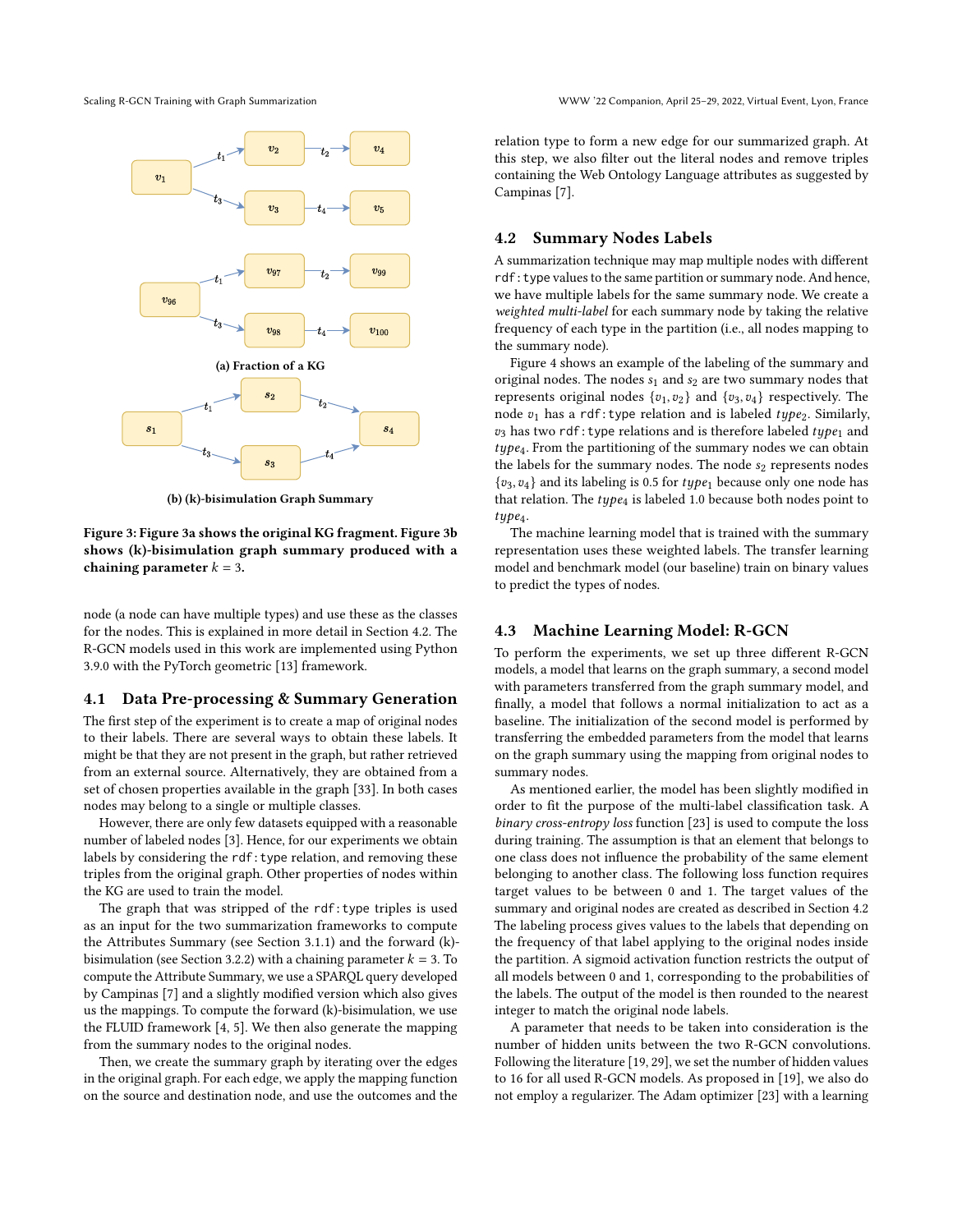<span id="page-5-0"></span>

Figure 4: Diagram showing the original and summary nodes labeling process.

rate of  $1.0 * 10^{-2}$  and a weight decay of  $5.0 * 10^{-4}$  is applied as suggested in [\[29\]](#page-7-3). We do not use basis decomposition.

The model that learns on the summary graph is trained first for a total of 51 epochs. The parameters of this model are transferred to the second R-GCN through the mapping produced by the summarization technique. An additional training parameter can be set which consists of freezing the layers of one or more layers so that the weights do not update during training. This is suggested to be done on the model to which the weights have been transferred to run a faster training. If the first convolutional layer of the transfer learning model is frozen, the embedded parameters that were transferred from the graph summary are not updated in the backward pass. The parameters of the R-GCNs are detailed in [Appendix A.](#page-8-0) The labeled instances are split 80% for training and 20% for testing.

<span id="page-5-2"></span>

Figure 5: Graph showing the performance of the Attributes Summary performed on the dataset AIFB. The transfer learning model (red line) starts predicting at a higher accuracy than the baseline (green line) from early iterations and converges to a better optimal solution.

#### 5 DATA SETS

Following existing research works [\[3,](#page-7-2) [29\]](#page-7-3), we conduct our experiments on the AIFB, MUTAG and AM datasets. Statistics of these datasets can be found in [Table 2.](#page-5-1)

<span id="page-5-1"></span>Table 2: Statistics of commonly used RDF format datasets in research

|                  | <b>AIFB</b> | <b>AIFB</b> | <b>BGS</b> | AM        |
|------------------|-------------|-------------|------------|-----------|
| <b>Entities</b>  | 8.285       | 23.644      | 333.845    | 1.666.764 |
| <b>Relations</b> | 45          | 23          | 103        | 133       |
| Edges            | 29,043      | 74.227      | 916.199    | 5.988.321 |
| <b>Classes</b>   | 26          | 113         |            | 21        |

#### 6 EXPERIMENTAL RESULTS

We are interested in several results. First, we want to know how the transfer model, which gets initialized with the parameters from the summarized model performs. Secondly, we want to know how its performance changes with respect to the epochs if we perform more training on this transfer model. Finally, we have to compare these performances to the R-GCN which was no initialized had nothing to do with the summarized model (i.e., the baseline). In our graphs, we show 2 performance curves. The first one is the transfer learning model. At the zeroth epoch, this shows the performance without any additional training. After that, it shows the performance with additional training. The second curve shows the performance of the standard R-GCN with random initialization in function of the training epochs. In our graphs, we also include the value of the respective loss functions.

[Figure 5](#page-5-2) shows the performance of the transfer learning model trained on the Attributes Summary against the baseline for a single run of the on the AIFB dataset. [Table 3](#page-6-0) shows the average starting and converging accuracy. The average is calculated by performing (k)-fold cross validation with k set to 5. The red line represents the model to which the embedded parameters of the summary model are transferred to. The green line represents the original model, with weights that are randomly initialized. The transfer learning model (red line) starts with a reasonably high accuracy of 81.7% for the first few epochs. The accuracy of the transfer learning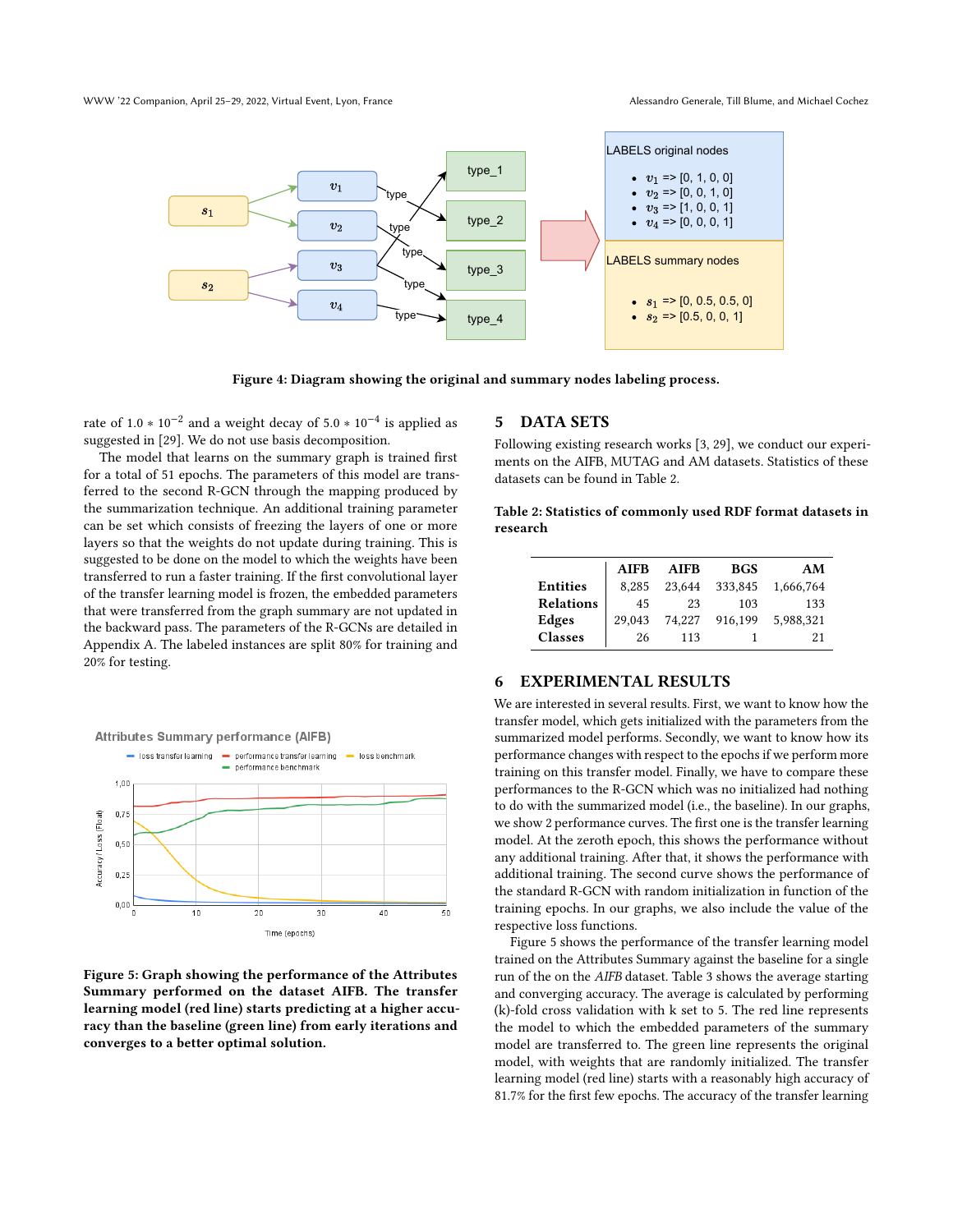<span id="page-6-0"></span>

|               |             |                  | <b>Attributes Summary</b> | (3)-forward bisimulation |                  | <b>Baseline</b>   |                  |
|---------------|-------------|------------------|---------------------------|--------------------------|------------------|-------------------|------------------|
|               |             | No training      | After 50 epochs           | No training              | After 50 epochs  | No training       | After 50 epochs  |
| ttaset<br>്ദ് | <b>AIFB</b> | $82.52 \pm 3.93$ | $92.54 \pm 2.42$          | $77.53 \pm 4.72$         | $91.30 \pm 2.03$ | $58.03 \pm 14.15$ | $87.98 \pm 2.13$ |
|               | MUTAG       | $0.21 \pm 0.41$  | $35.07 \pm 9.70$          | $15.94 \pm 13.47$        | $36.56 \pm 8.56$ | $24.77 \pm 16.33$ | $28.77 \pm 2.00$ |
|               | AM          | $62.36 \pm 3.61$ | $80.14 \pm 2.17$          | $61.75 \pm 3.83$         | $72.63 \pm 5.31$ | $13.90 \pm 11.02$ | $78.63 \pm 3.21$ |

Table 3: Results of the experiments with (k)-fold cross validation with k set to 5. Note that this cross validation was not performed for the AM dataset due to computational cost; only two runs are reported for each model.

model steadily increases up to 91.06% after 50 epochs. In contrast, the accuracy of the original model (green line) starts at a lower accuracy of 57.9% and converges at a lower accuracy of 87.82%.

The results for the transfer learning model trained on the (k) forward bisimulation can be found in [Figure 6.](#page-8-1) Summarily to the transfer learning model trained on the Attribute Summary, the transfer learning model trained on the (k)-forward bisimulation summary consistently outperforms the baseline model over all training epochs. This transfer learning model starts with an accuracy of 77.53% and converges to a final accuracy of 91.30% after 50 training epochs.

The dataset AIFB contains 8,285 entities, of which type information has been stripped. The Attributes Summary reduces the size in total number of edges by 63.7% on the AIFB KG. In this experiment, we need fewer training epochs for the transfer learning model to predict with a reasonably good accuracy compared to the baseline model. Additionally, we observe that the transfer learning model consistently outperforms the baseline model when trained for the same number of epochs.

The MUTAG dataset provided similar insights (see [Appendix C](#page-8-2) for single runs). However, the positive effect of the summarization is not that large. After 20 to 25 epochs, the baseline model catches up with the summarized model. We think this difference has to do with the fact that both summarization techniques provided very concise summaries of the dataset. This means that the model learned on tiny small versions of the original graph. The compression rates were 93.1% and 85.4% for the Attributes Summary and (k)-forward bisimulation, respectively. In addition to this, 113 different labels were found when producing the training and testing nodes in the data preprocessing step, making this an overall much harder task. In previous work, node classification on the MUTAG dataset was done considering as few as 2 classes [\[30\]](#page-7-8).

Finally, we look at the largest KG, the AM dataset (see [Appendix D](#page-8-3) for single runs). We notice that the transfer models show better results to the baseline models at the start, but that after a while the performance of the baseline catches up to become roughly the same.

The graph summaries which we used in our experiments consider the relations with literal nodes as well (see [Section 3\)](#page-1-2). As an ablation, we conducted experiments where we do not take the literal nodes into account when computing the summary. The results for single runs on the AIFB and MUTAG datasets can be found in [Appendix E.](#page-9-1) What we note is that the performance of the transfer learning models becomes less consistent and often fall below the baseline. Hence, considering literal information seems critical for the performance of transfer learning models trained on graph summaries.

#### 7 CONCLUSION AND FUTURE WORK

We introduced an approach to use graph summaries to efficiently and effectively train R-GCN models on KGs. In our experiments, the R-GCN models trained on the graph summary often outperformed the baseline models and typically started at a much higher initial accuracy before the first training epoch. The only exception is the model trained on the forward (k) bisimulation summary on the MUTAG dataset, which yields at 4% lower accuracy after 50 training epochs than the baseline. In all other cases, the transfer learning model outperforms the baseline. What we identify is that transferring the parameters learned from the graph summary model leads to a jump-start of the learning process. This supports the importance and relevance of graph summarization methods, whose smaller graph representations scale down and reduce the computational overhead involved with novel machine learning models dealing with large KGs. However, due to the complexity of the classification task, the variation in the accuracy remains large. The summarization relation (k)-forward bisimulation and Attributes Summary behaved similarly in the training behavior for the AIFB and AM datasets.

For future work, we plan to extend the experiment with additional tasks. It might be possible to include a baseline study comparing the results with previously reported performances on single-class prediction. Besides, while the graphs we used are common in heterogeneous graph neural networks literature, experiments with larger graphs are necessary.

Another aspect to further experiment with is the hyperparameter k for the (k)-forward bisimulation. In our experiments, the parameter k was fixed to 3. It remains open to investigate a possible relationship between the optimal hyperparameter k in the graph summary and the optimal number of layers in an R-GCN.

In addition to these, the model trained with the graph summary can only learn for the nodes that are mapped. A number of nodes is discarded because such entities are not mapped when producing the graph summary, so their embedding will initially be random. The number of discarded nodes can be reduced by increasing k or by using more complex summarization methods.

Finally, one could also investigate whether these summarization techniques can also be used for other graph neural networks besides R-GCN models, for example for the CompGCN [\[32\]](#page-7-31).

In this work, we established a framework that uses graph summaries to efficiently and efficiently train R-GCN to predict nodes' labels. The model's performance observed and reported for the AIFB and AM datasets for both summarization methods suggests that summarization can be used to scale training without harming the performance and even increase the performance.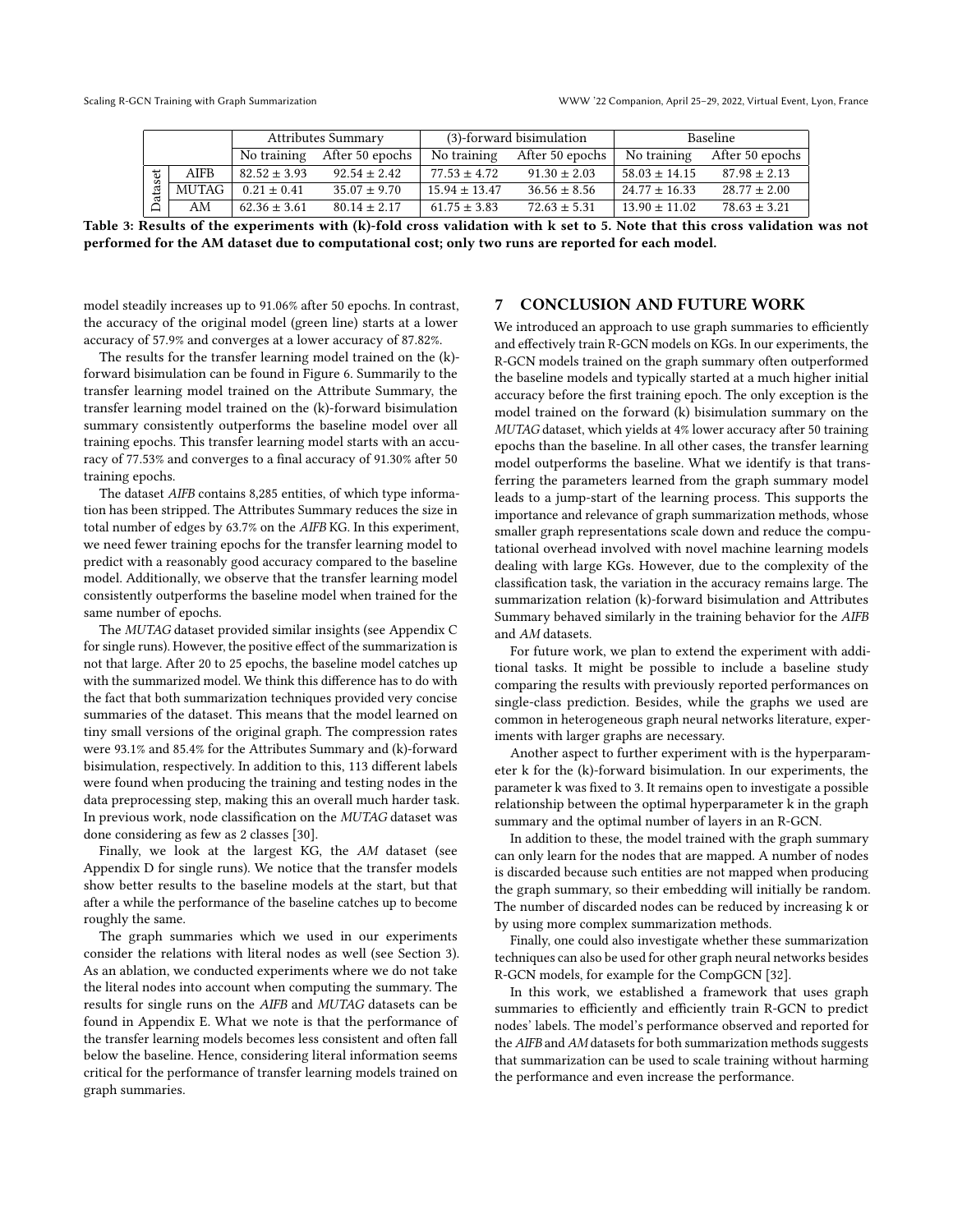WWW '22 Companion, April 25–29, 2022, Virtual Event, Lyon, France Alessandro Generale, Till Blume, and Michael Cochez

#### ACKNOWLEDGMENTS

We used the DAS5 system [\[2\]](#page-7-32) for training the machine learning models. Part of this research was funded by Elsevier's discovery Lab.

#### REFERENCES

- <span id="page-7-1"></span>[1] Sören Auer, Christian Bizer, Georgi Kobilarov, Jens Lehmann, Richard Cyganiak, and Zachary Ives. 2007. DBpedia: A Nucleus for a Web of Open Data. In The Semantic Web, Karl Aberer, Key-Sun Choi, Natasha Noy, Dean Allemang, Kyung-Il Lee, Lyndon Nixon, Jennifer Golbeck, Peter Mika, Diana Maynard, Riichiro Mizoguchi, Guus Schreiber, and Philippe Cudré-Mauroux (Eds.). Springer Berlin Heidelberg, Berlin, Heidelberg, 722–735.
- <span id="page-7-32"></span>[2] H. Bal, D. Epema, C. de Laat, R. van Nieuwpoort, J. Romein, F. Seinstra, C. Snoek, and H. Wijshoff. 2016. A Medium-Scale Distributed System for Computer Science Research: Infrastructure for the Long Term. Computer 49, 05 (may 2016), 54–63. <https://doi.org/10.1109/MC.2016.127>
- <span id="page-7-2"></span>[3] Peter Bloem, Xander Wilcke, Lucas van Berkel, and Victor de Boer. 2021. kgbench: A Collection of Knowledge Graph Datasets for Evaluating Relational and Multimodal Machine Learning. In The Semantic Web, Ruben Verborgh, Katja Hose, Heiko Paulheim, Pierre-Antoine Champin, Maria Maleshkova, Oscar Corcho, Petar Ristoski, and Mehwish Alam (Eds.). Springer International Publishing, Cham, 614–630. [https://openreview.net/forum?id=yeK\\_9wxRDbA](https://openreview.net/forum?id=yeK_9wxRDbA)
- <span id="page-7-26"></span>[4] Till Blume, David Richerby, and Ansgar Scherp. 2020. Incremental and Parallel Computation of Structural Graph Summaries for Evolving Graphs. In Proceedings of the 29th ACM International Conference on Information & Knowledge Management (Virtual Event, Ireland) (CIKM '20). Association for Computing Machinery, New York, NY, USA, 75–84.<https://doi.org/10.1145/3340531.3411878>
- <span id="page-7-17"></span>[5] Till Blume, David Richerby, and Ansgar Scherp. 2021. FLUID: A common model for semantic structural graph summaries based on equivalence relations. Theor. Comput. Sci. 854 (2021), 136–158.<https://doi.org/10.1016/j.tcs.2020.12.019>
- <span id="page-7-19"></span>[6] Till Blume, David Richerby, and Ansgar Scherp. 2021. FLUID: A Common Model for Semantic Structural Graph Summaries Based on Equivalence Relations. Theoretical Computer Science 854 (Jan 2021), 136–158. [https://doi.org/10.1016/j.tcs.](https://doi.org/10.1016/j.tcs.2020.12.019) [2020.12.019](https://doi.org/10.1016/j.tcs.2020.12.019)
- <span id="page-7-13"></span>[7] Stéphane Campinas. 2016. Graph Summarisation of Web Data: Data-driven Generation of Structured Representations. Ph. D. Dissertation. National University of Ireland–Galway.<http://hdl.handle.net/10379/6495>
- <span id="page-7-16"></span>[8] Šejla Čebirić, François Goasdoué, Haridimos Kondylakis, Dimitris Kotzinos, Ioana Manolescu, Georgia Troullinou, and Mussab Zneika. 2019. Summarizing semantic graphs: a survey. International Journal on Very Large Data Bases (VLDB Journal) 28, 3 (2019), 295–327.<https://doi.org/10.1007/s00778-018-0528-3>
- <span id="page-7-20"></span>[9] Qun Chen, Andrew Lim, and Kian Win Ong. 2003. D(k)-Index: An Adaptive Structural Summary for Graph-Structured Data. In Proceedings of the 2003 ACM SIGMOD International Conference on Management of Data (San Diego, California) (SIGMOD '03). Association for Computing Machinery, New York, NY, USA, 134–144.<https://doi.org/10.1145/872757.872776>
- <span id="page-7-7"></span>[10] Chenhui Deng, Zhiqiang Zhao, Yongyu Wang, Zhiru Zhang, and Zhuo Feng. 2020. GraphZoom: A Multi-Level Spectral Approach for Accurate and Scalable Graph Embedding. arXiv[:1910.02370](https://arxiv.org/abs/1910.02370) [cs.LG]
- <span id="page-7-0"></span>[11] Dieter Fensel, Umutcan Şimşek, Kevin Angele, Elwin Huaman, Elias Kärle, Oleksandra Panasiuk, Ioan Toma, Jürgen Umbrich, and Alexander Wahler. 2020. Introduction: What Is a Knowledge Graph? Springer International Publishing, Cham, 1–10. [https://doi.org/10.1007/978-3-030-37439-6\\_1](https://doi.org/10.1007/978-3-030-37439-6_1)
- <span id="page-7-9"></span>[12] Diogo Fernandes and Jorge Bernardino. 2018. Graph Databases Comparison: AllegroGraph, ArangoDB, InfiniteGraph, Neo4J, and OrientDB. In Proceedings of the International Conference on Data Science, Technology and Applications (DATA). SciTePress, 373–380.<https://doi.org/10.5220/0006910203730380>
- <span id="page-7-27"></span>[13] Matthias Fey and Jan E. Lenssen. 2019. Fast Graph Representation Learning with PyTorch Geometric, In ICLR Workshop on Representation Learning on Graphs and Manifolds. *arXiv preprint arXiv:1903.02428*.
- <span id="page-7-14"></span>[14] François Goasdoué, Pawel Guzewicz, and Ioana Manolescu. 2020. RDF graph summarization for first-sight structure discovery. The VLDB Journal 29, 5 (April 2020), 1191–1218.<https://doi.org/10.1007/s00778-020-00611-y>
- <span id="page-7-11"></span>[15] Jan L Harrington. 2016. Relational database design and implementation. Morgan Kaufmann.
- <span id="page-7-10"></span>[16] Aidan Hogan, Eva Blomqvist, Michael Cochez, Claudia d'Amato, Gerard de Melo, Claudio Gutiérrez, José Emilio Labra Gayo, Sabrina Kirrane, Sebastian Neumaier, Axel Polleres, Roberto Navigli, Axel-Cyrille Ngonga Ngomo, Sabbir M. Rashid, Anisa Rula, Lukas Schmelzeisen, Juan F. Sequeda, Steffen Staab, and Antoine Zimmermann. 2020. Knowledge Graphs. CoRR abs/2003.02320 (2020). arXiv[:2003.02320 https://arxiv.org/abs/2003.02320](https://arxiv.org/abs/2003.02320)
- <span id="page-7-25"></span>[17] Raghav Kaushik, Philip Bohannon, Jeffrey F Naughton, and Henry F Korth. 2002. Covering Indexes for Branching Path Queries. In Proceedings of the 2002 ACM SIGMOD International Conference on Management of Data (Madison, Wisconsin) (SIGMOD '02). Association for Computing Machinery, New York, NY, USA,

133–144.<https://doi.org/10.1145/564691.564707>

- <span id="page-7-21"></span>[18] R. Kaushik, P. Shenoy, P. Bohannon, and E. Gudes. 2002. Exploiting Local Similarity for Indexing Paths in Graph-Structured Data. In Proceedings 18th International Conference on Data Engineering. IEEE Computer Society, Los Alamitos, CA, USA, 129–140.<https://doi.org/10.1109/ICDE.2002.994703>
- <span id="page-7-30"></span>[19] Thomas N. Kipf and Max Welling. 2017. Semi-Supervised Classification with Graph Convolutional Networks. arXiv[:1609.02907](https://arxiv.org/abs/1609.02907) [cs.LG]
- <span id="page-7-23"></span>[20] Mathias Konrath, Thomas Gottron, Steffen Staab, and Ansgar Scherp. 2012. SchemEX — Efficient Construction of a Data Catalogue by Stream-Based Indexing of Linked Data. Journal of Web Semantics 16 (2012), 52–58. [https://doi.org/10.](https://doi.org/10.1016/j.websem.2012.06.002) [1016/j.websem.2012.06.002](https://doi.org/10.1016/j.websem.2012.06.002) The Semantic Web Challenge 2011.
- <span id="page-7-15"></span>[21] Yike Liu, Tara Safavi, Abhilash Dighe, and Danai Koutra. 2018. Graph Summarization Methods and Applications: A Survey. Comput. Surveys 51, 3 (2018), 62:1–62:34.<https://doi.org/10.1145/3186727>
- <span id="page-7-5"></span>[22] Vasimuddin Md, Sanchit Misra, Guixiang Ma, Ramanarayan Mohanty, Evangelos Georganas, Alexander Heinecke, Dhiraj Kalamkar, Nesreen K. Ahmed, and Sasikanth Avancha. 2021. DistGNN: Scalable Distributed Training for Large-Scale Graph Neural Networks. In Proceedings of the International Conference for High Performance Computing, Networking, Storage and Analysis (St. Louis, Missouri) (SC '21). Association for Computing Machinery, New York, NY, USA, Article 76, 14 pages.<https://doi.org/10.1145/3458817.3480856>
- <span id="page-7-29"></span>[23] Adam Paszke, Sam Gross, Francisco Massa, Adam Lerer, James Bradbury, Gregory Chanan, Trevor Killeen, Zeming Lin, Natalia Gimelshein, Luca Antiga, Alban Desmaison, Andreas Kopf, Edward Yang, Zachary DeVito, Martin Raison, Alykhan Tejani, Sasank Chilamkurthy, Benoit Steiner, Lu Fang, Junjie Bai, and Soumith Chintala. 2019. PyTorch: An Imperative Style, High-Performance Deep Learning Library. In Advances in Neural Information Processing Systems 32, H. Wallach, H. Larochelle, A. Beygelzimer, F. d'Alché Buc, E. Fox, and R. Garnett (Eds.). Curran Associates, Inc., 8024–8035. [http://papers.neurips.cc/paper/9015](http://papers.neurips.cc/paper/9015-pytorch-an-imperative-style-high-performance-deep-learning-library.pdf) [pytorch-an-imperative-style-high-performance-deep-learning-library.pdf](http://papers.neurips.cc/paper/9015-pytorch-an-imperative-style-high-performance-deep-learning-library.pdf)
- <span id="page-7-4"></span>[24] Petar Ristoski, Gerben Klaas Dirk de Vries, and Heiko Paulheim. 2016. A Collection of Benchmark Datasets for Systematic Evaluations of Machine Learning on the Semantic Web. In The Semantic Web - ISWC 2016, Paul Groth, Elena Simperl, Alasdair Gray, Marta Sabou, Markus Krötzsch, Freddy Lecue, Fabian Flöck, and Yolanda Gil (Eds.). Springer International Publishing, Cham, 186–194.
- <span id="page-7-12"></span>[25] Noa Roy-Hubara, Lior Rokach, Bracha Shapira, and Peretz Shoval. 2017. Modeling Graph Database Schema. IT Professional 19, 6 (2017), 34–43. [https://doi.org/10.](https://doi.org/10.1109/MITP.2017.4241458) [1109/MITP.2017.4241458](https://doi.org/10.1109/MITP.2017.4241458)
- <span id="page-7-6"></span>[26] Guillaume Salha, Romain Hennequin, Viet Anh Tran, and Michalis Vazirgiannis. 2019. A Degeneracy Framework for Scalable Graph Autoencoders. arXiv[:1902.08813](https://arxiv.org/abs/1902.08813) [cs.LG]
- <span id="page-7-22"></span>[27] Davide Sangiorgi. 2009. On the Origins of Bisimulation and Coinduction. ACM Trans. Program. Lang. Syst. 31, 4, Article 15 (May 2009), 41 pages. [https://doi.](https://doi.org/10.1145/1516507.1516510) [org/10.1145/1516507.1516510](https://doi.org/10.1145/1516507.1516510)
- <span id="page-7-18"></span>[28] Ansgar Scherp and Till Blume. 2021. Schema-level Index Models for Web Data Search. J. Data Intell. 2, 1 (2021), 47–63.<https://doi.org/10.26421/JDI2.1-3>
- <span id="page-7-3"></span>[29] Michael Schlichtkrull, Thomas N. Kipf, Peter Bloem, Rianne van den Berg, Ivan Titov, and Max Welling. 2018. Modeling Relational Data with Graph Convolutional Networks. In The Semantic Web, Aldo Gangemi, Roberto Navigli, Maria-Esther Vidal, Pascal Hitzler, Raphaël Troncy, Laura Hollink, Anna Tordai, and Mehwish Alam (Eds.). Springer International Publishing, Cham, 593–607.
- <span id="page-7-8"></span>[30] Thiviyan Thanapalasingam, Lucas van Berkel, Peter Bloem, and Paul Groth. 2021. Relational Graph Convolutional Networks: A Closer Look. arXiv[:2107.10015](https://arxiv.org/abs/2107.10015) [cs.LG]
- <span id="page-7-24"></span>[31] Thanh Tran, Günter Ladwig, and Sebastian Rudolph. 2013. Managing Structured and Semistructured RDF Data Using Structure Indexes. IEEE Transactions on Knowledge and Data Engineering 25, 9 (2013), 2076–2089. [https://doi.org/10.1109/](https://doi.org/10.1109/TKDE.2012.134) [TKDE.2012.134](https://doi.org/10.1109/TKDE.2012.134)
- <span id="page-7-31"></span>[32] Shikhar Vashishth, Soumya Sanyal, Vikram Nitin, and Partha Talukdar. 2020. Composition-based Multi-Relational Graph Convolutional Networks. arXiv[:1911.03082](https://arxiv.org/abs/1911.03082) [cs.LG]
- <span id="page-7-28"></span>[33] S. Zhu, C. Zhou, S. Pan, X. Zhu, and B. Wang. 2019. Relation Structure-Aware Heterogeneous Graph Neural Network. In 2019 IEEE International Conference on Data Mining (ICDM). IEEE Computer Society, Los Alamitos, CA, USA, 1534–1539. <https://doi.org/10.1109/ICDM.2019.00203>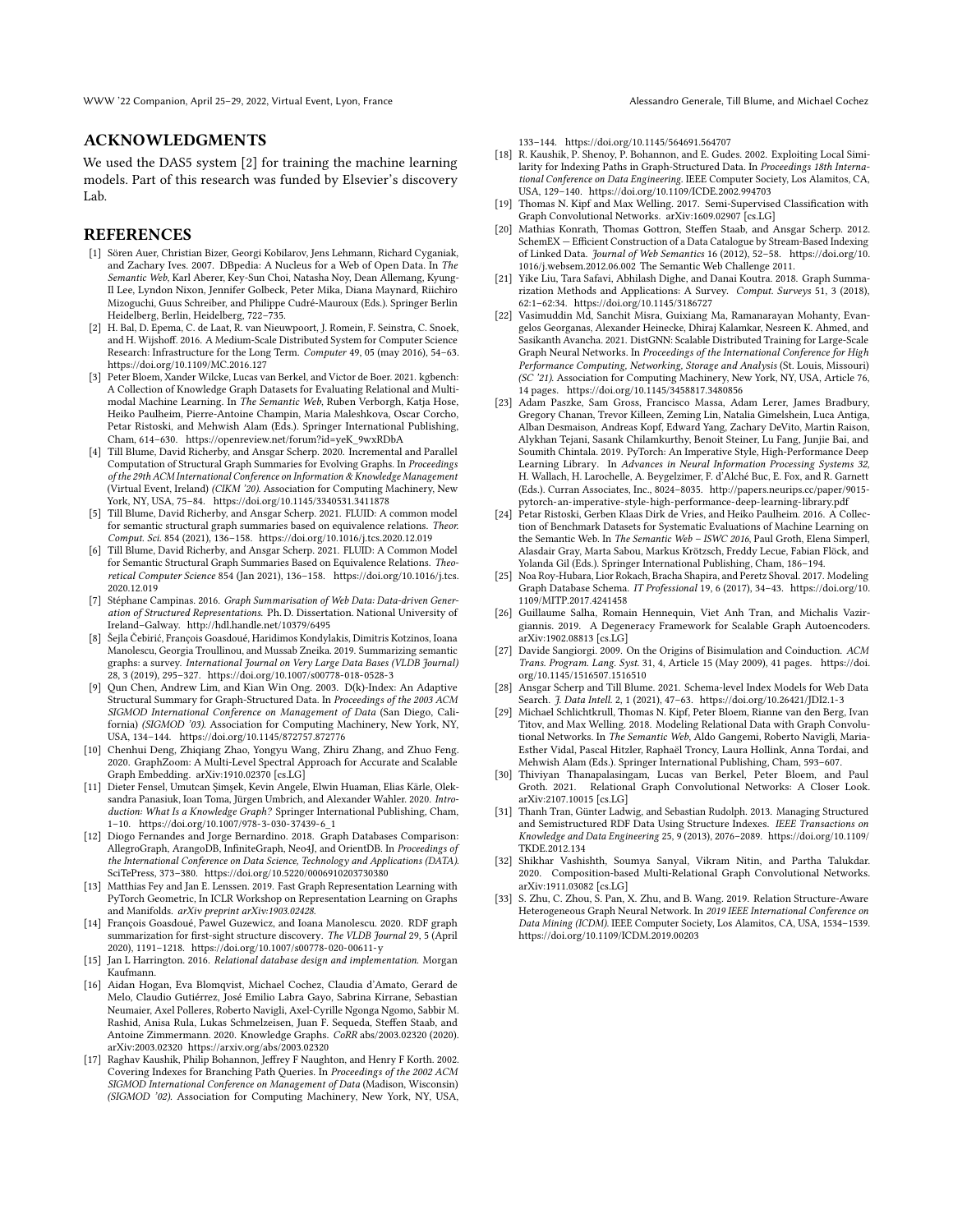# <span id="page-8-0"></span>A MODEL PARAMETERS

|                        | Summary | TransferL baseline |        |
|------------------------|---------|--------------------|--------|
| number hidden units    | 16      | 16                 | 16     |
| number R-GCN layers    | 2       | 2                  | 2      |
| learning rate          | 0.01    | 0.01               | 0.01   |
| weight decay           | 0.0005  | 0.0005             | 0.0005 |
| number of bases        | None    | None               | None   |
| layer 1 frozen         | False   | False              | False  |
| layer 2 frozen         | False   | False              | False  |
| training iterations    | 51      | 51                 | 51     |
| no literals in summary | False   |                    |        |

Table 4: Hyper-parameters of the three different R-GCN models

# B (K)-FORWARD BISIMULATION (AIFB)

<span id="page-8-1"></span>

Figure 6: Graph showing the performance of the summarization relation (k)-forward bisimulation on the dataset AIFB

# <span id="page-8-2"></span>C ATTRIBUTES SUMMARY AND (K)-FORWARD BISIMULATION (MUTAG)

**Attributes Summary performance (MUTAG)** 



Figure 7: Graph showing the performance of the summarization relation PC on the dataset MUTAG





Figure 8: Graph showing the performance of the summarization relation (k)-forward bisimulation on the dataset MUTAG

# <span id="page-8-3"></span>D ATTRIBUTES SUMMARY AND (K)-FORWARD BISIMULATION (AM)









Figure 10: Graph showing the performance of the summarization relation (k)-forward bisimulation on the dataset AM